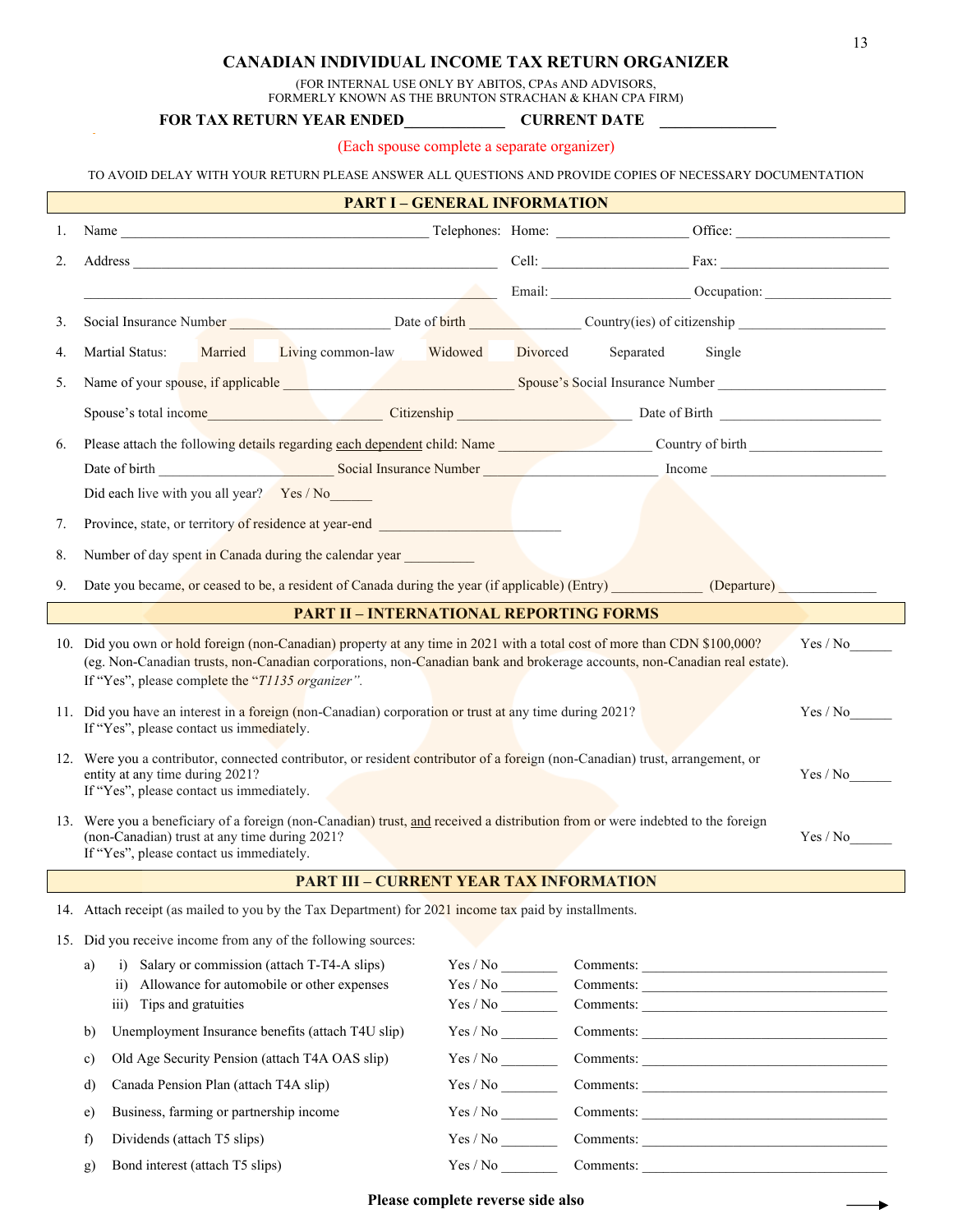| h)           | Bank interest (attach T5 slips)                                                                                                                                                                                                       | Yes / No |                                         |
|--------------|---------------------------------------------------------------------------------------------------------------------------------------------------------------------------------------------------------------------------------------|----------|-----------------------------------------|
| $\ddot{i}$   | Mortgage or loan interest (attach T5 slips)                                                                                                                                                                                           |          |                                         |
| j)           | Rental (give address of property along with a list of<br>revenue and expenses on a separate sheet)                                                                                                                                    |          |                                         |
| $\bf k$      | Alimony, maintenance or separation allowance                                                                                                                                                                                          |          | $Yes / No _______$ Comments: $ _______$ |
| $\bf{I}$     | Bursaries and scholarships                                                                                                                                                                                                            |          |                                         |
| m)           | Other income (e.g. annuities, pensions, royalties,<br>registered retirement savings plans, etc.) Attach<br>T <sub>4</sub> A, T <sub>4</sub> RSP, T <sub>4</sub> A(P) slips.<br>16. Did you dispose of any capital properties such as: |          | $Yes / No \tCommon$                     |
| a)           | Personal use property                                                                                                                                                                                                                 | Yes/No   | Comments:                               |
| $\mathbf{b}$ | Real Estate                                                                                                                                                                                                                           | Yes / No |                                         |
| C)           | Principal residence                                                                                                                                                                                                                   | Yes / No | Comments:                               |
| d)           | Stocks, bonds, debentures and other investments                                                                                                                                                                                       | Yes / No | Comments:                               |
|              |                                                                                                                                                                                                                                       |          |                                         |

If any of the above has been answered "Yes" please contact us immediately; it is necessary for you to determine the basis of valuation to be used. Please supply all details of sales or disposals.

- 17. Did you incur any expenses (interest, safety deposit box, carrying charges, etc.) in connection with income reported above. (If "Yes", please provide a detailed list and the
- 18. Were any assets purchased in connection with earning of income (automobiles, equipment). Please provide details.
- 19. Do you have, and/or did you contribute to a Canadian registered pension plans, Registered Retirement Savings Plans, education Savings Plans, Tax-Free Savings Account, Accounts Management Trust for minors, or other Canadian tax deferred plans? If so, attach receipts, along with Canada Customs and Revenue Agency notification for the maximum allowable.
- 20. Do you have, and/or did you contribute to any U.S. or other non-Canadian pension or tax deferred plans, including a  $401(k)$ , IRA or Roth IRA?
- 21. Do you have, and/or did you receive a distribution from a Canadian registered pension plans, Registered Retirement Savings Plans, education Savings Plans, Tax-Free Savings Account, Accounts Management Trust for minors, or other Canadian tax deferred plans? If so, attach receipts
- 22. Do you have, and/or did you receive a distribution from any U.S. or other non-Canadian pension or tax deferred plans, including a 401(k), IRA or Roth IRA?
- 23. Did you make any charitable, religious or political donations? If so, attach receipts.
- 24. Did you incur any medical expenses? (attach receipts)
- 25. Did you pay any union, professional dues or tuition fees?
- 26. Did you pay alimony or separation allowance?

| above. (If "Yes", please provide a detailed list and the<br>amount)                                                                                                                                                                                                                                                                    | Yes / No | Comments: |
|----------------------------------------------------------------------------------------------------------------------------------------------------------------------------------------------------------------------------------------------------------------------------------------------------------------------------------------|----------|-----------|
| Were any assets purchased in connection with earning of<br>income (automobiles, equipment). Please provide details.                                                                                                                                                                                                                    | Yes / No | Comments: |
| Do you have, and/or did you contribute to a Canadian<br>registered pension plans, Registered Retirement Savings<br>Plans, education Savings Plans, Tax-Free Savings<br>Account, Accounts Management Trust for minors, or<br>other Canadian tax deferred plans? If so, attach receipts,<br>along with Canada Customs and Revenue Agency |          |           |
| notification for the maximum allowable.                                                                                                                                                                                                                                                                                                | Yes / No | Comments: |
| Do you have, and/or did you contribute to any U.S. or<br>other non-Canadian pension or tax deferred plans,                                                                                                                                                                                                                             |          |           |
| including a 401(k), IRA or Roth IRA?                                                                                                                                                                                                                                                                                                   | Yes / No | Comments: |
| Do you have, and/or did you receive a distribution from a<br>Canadian registered pension plans, Registered Retirement<br>Savings Plans, education Savings Plans, Tax-Free Savings<br>Account, Accounts Management Trust for minors, or<br>other Canadian tax deferred plans? If so, attach receipts<br>and documents.                  | Yes / No | Comments: |
| Do you have, and/or did you receive a distribution from<br>any U.S. or other non-Canadian pension or tax deferred                                                                                                                                                                                                                      |          |           |
| plans, including a 401(k), IRA or Roth IRA?                                                                                                                                                                                                                                                                                            | Yes / No | Comments: |
| Did you make any charitable, religious or<br>political donations? If so, attach receipts.                                                                                                                                                                                                                                              |          |           |
| Did you incur any medical expenses? (attach receipts)                                                                                                                                                                                                                                                                                  | Yes / No | Comments: |
| Did you pay any union, professional dues or tuition fees?                                                                                                                                                                                                                                                                              |          | Comments: |
| Did you pay alimony or separation allowance?                                                                                                                                                                                                                                                                                           | Yes / No | Comments: |
|                                                                                                                                                                                                                                                                                                                                        |          |           |

## **Please complete reverse side also**

13